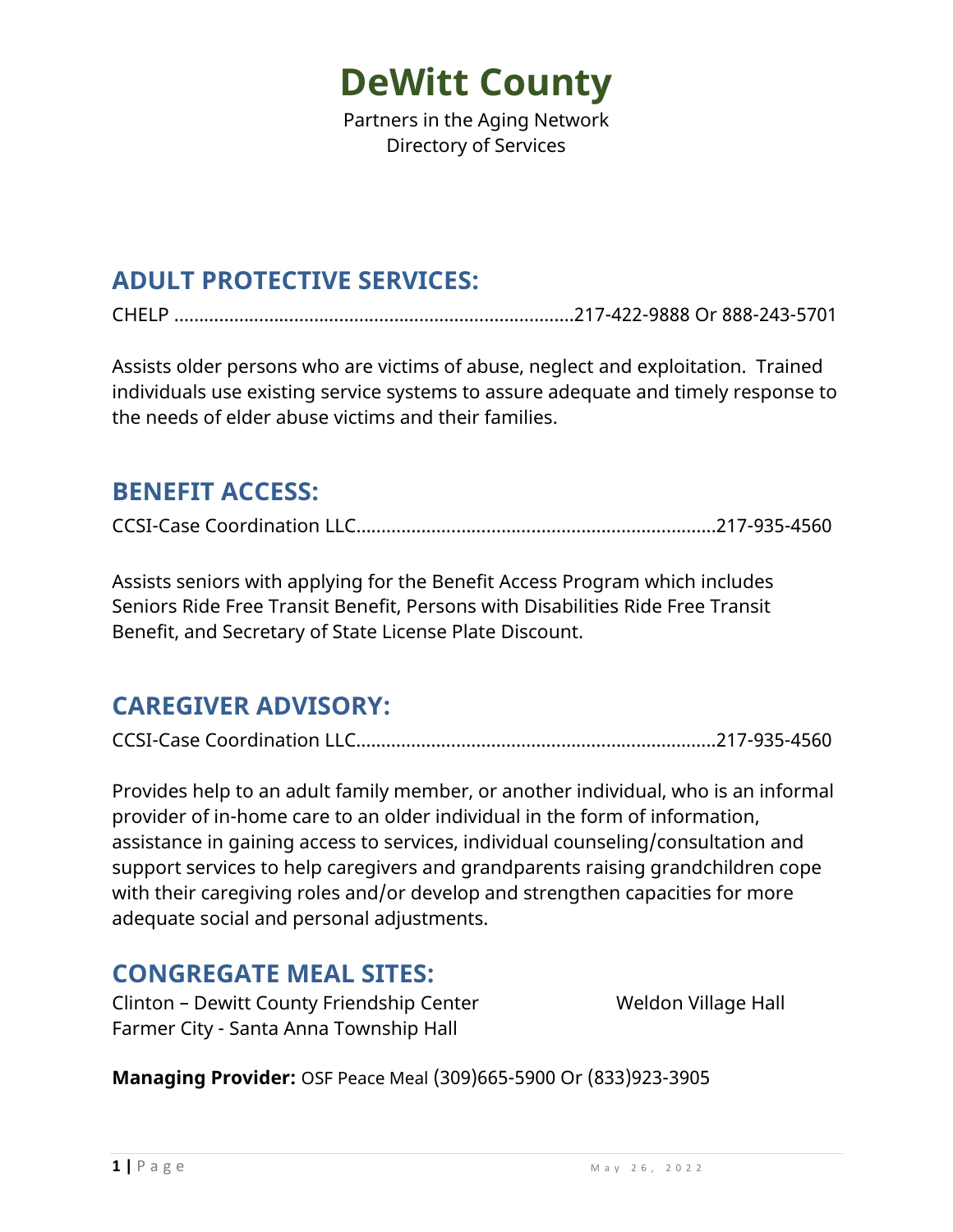Partners in the Aging Network Directory of Services

Nutritious meals served at familiar locations, such as senior centers, to promote health and reduce isolation.

### **COMPREHENSIVE CARE COORDINATION (CCU):**

Care Horizon, Inc………...……….………….…………………..217-384-3360 Or 1-877-626-7911

If you are in need of services, a Case Manager will come to your home and talk with you and your family about your needs and what services are available to meet those needs. An older person in need of services would first meet with a case manager to discuss what kinds of activities he or she can do on their own, as well as those that would require help. The case manager can then identify services that could help the client continue living in their own home. For instance, an individual may need home-delivered meals or transportation to doctor appointments, help with medications, household chores or bathing. The case manager can help arrange these services in a "package" so that the older person can continue to live independently. The case manager is key to developing a plan of care and linking with other agencies that actually provide the care. Designed to help the older person stay in their home as long as possible.

### **DISABILITY SERVICES:**

\*Not an ECIAAA Funded Service

LIFE Center for Independent Living…………………………………………………….309-663-5433

Provides assistance to persons with disabilities. Centers for Independent Living are community-based, non-residential non-profit organizations by and for persons with disabilities, that help people with disabilities achieve maximum independence in work, school, housing and every other part of life.

### **HOME DELIVERED MEALS:**

Peace Meal……………………………………………………………. 309-665-5900 Or 833-923-3905

Nutritious meals provided to older persons who are home-bound because of illness, physical or mental impairment or otherwise isolated.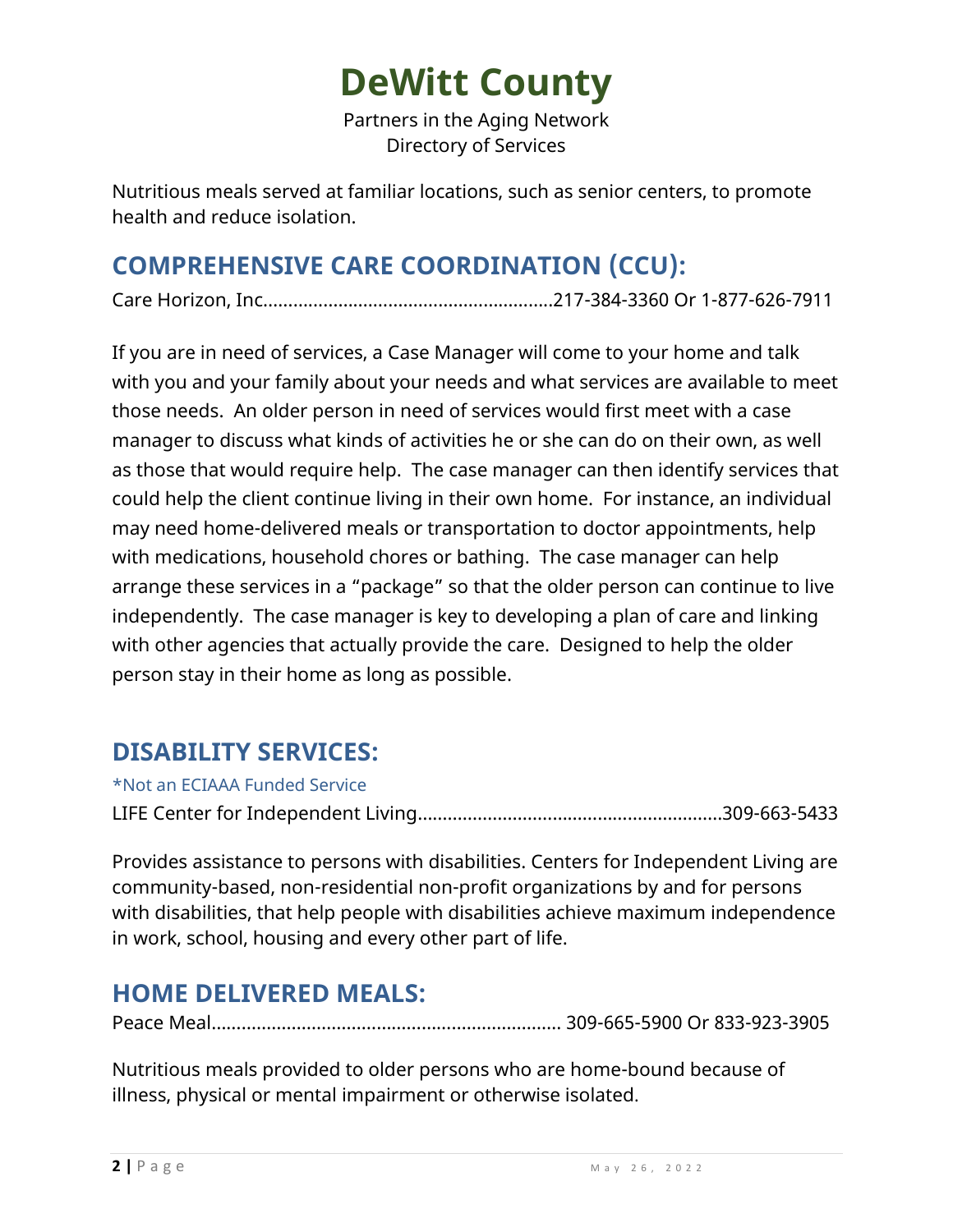Partners in the Aging Network Directory of Services

### **LEGAL SERVICES:**

Land of Lincoln Legal Assistance……………………………217-356-1351 Or 1-800-747-5523

Advocates for and provides assistance with basic civil needs of an older person. Assistance can be provided to help in cases of elder abuse and neglect, financial exploitation, consumer fraud, landlord/tenant relationships and public benefit programs. Criminal, real estate and damage award cases cannot be handled by legal assistance.

#### **LONG-TERM CARE OMBUDSMAN:**

East Central Illinois Area Agency on Aging…….………...309-829-2065 Or 800-888-4456 **Jen Hooker ext. 1222**

Designed to protect the rights and needs of older persons living in a long-term care facility (nursing home). The Ombudsman receives, investigates, and resolves complaints while protecting the resident's privacy.

#### **RESPITE SERVICES:**

Care Horizon, Inc……….……….………….……………………………………….………..217-849-3060

Provides temporary, substitute care or supervision of a functionally impaired person. Allows the primary caregiver time away to complete other tasks without disruption of the care of the individual.

## **SENIOR INFORMATION SERVICES/COORDINATED POINT OF ENTRY:**

CCSI-Case Coordination LLC….………….………………………………………….…...217-935-4560

Provides information to help maintain seniors in the least restrictive environment. Directs callers to agencies that can provide the services they need.